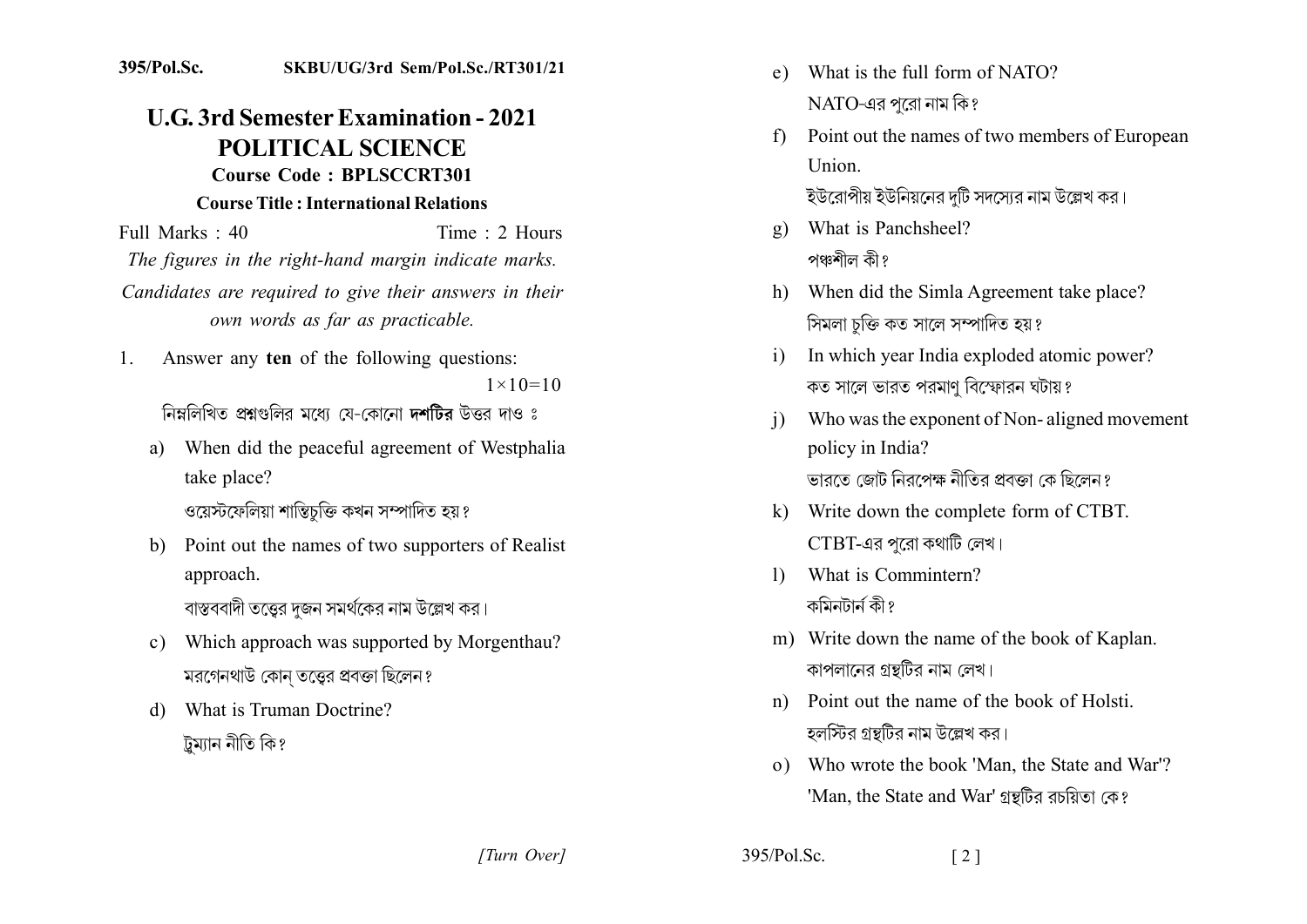2. Answer any five of the following questions:

 $2 \times 5 = 10$ 

নিম্নলিখিত প্ৰশ্নগুলির মধ্যে যে-কোনো পাঁচটিব উত্তর দাও ঃ

- a) Give the definition of International Relations আন্তর্জাতিক সম্পর্কের একটি সংজ্ঞা দাও।
- b) Which Countries signed Panchsheel? পঞ্চশীল কোন কোন দেশের মধ্যে গহীত হয়?
- c) What do you mean by Detente? দাঁতাত বলতে তুমি কী বোঝ?
- Point out the reasons behind Indo-China War.  $\mathcal{A}$ ভারত-চীন যুদ্ধের পশ্চাতে কারণগুলি উল্লেখ কর।
- e) Point out one feature of Marxist approach to International Relations আন্তর্জাতিক সম্পর্কের ক্ষেত্রে মার্কসীয় দৃষ্টিভঙ্গীর একটি বৈশিষ্ট্য উল্লেখ কর।
- Point out one criticism of Neo-Liberalism  $f$ নযা-বাস্তববাদেব একটি সমালোচনা উল্লেখ কব।
- Which country opposed Atomic ban agreement?  $g)$ পরমাণ অস্ত্র নিরোধক চুক্তির কোন দেশ বিরোধিতা করেছে?
- h) Point out one feature of Indian foreign policy during post-cold war period. ঠাণ্ডা যদ্ধোত্তর কালে ভারতের বৈদেশিক নীতির একটি বৈশিষ্ট্য উল্লেখ কর।

3. Answer any two of the following questions:  $5 \times 2 = 10$ 

নিম্নলিখিত প্রশ্নগুলির মধ্যে যে-কোনো দুটির উত্তর দাও ঃ

- Discuss the main features of Liberalism in a) International Relations আন্তর্জাতিক সম্পর্কের ক্ষেত্রে উদারবাদের মূল বৈশিষ্ট্যগুলি ব্যাখ্যা কর।
- Discuss the main features of International  $h)$ politics.

আন্তর্জাতিক রাজনীতির মূল বৈশিষ্ট্যগুলি ব্যাখ্যা কর।

c) Which subjects have been added to International relations in Recent times?

আন্তর্জাতিক সম্পর্কের ক্ষেত্রে কোন কোন বিষয়গুলি সাম্প্রতিককালে যুক্ত হয়েছে?

4. Answer any one of the following questions:  $10 \times 1 = 10$ 

নিম্নলিখিত প্রশ্নগুলির মধ্যে যে-কোনো একটির উত্তর দাও ঃ

- Discuss the major tenets of Realism in a) International Relations
	- আন্তর্জাতিক সম্পর্কের ক্ষেত্রে বাস্তববাদের মল বক্তব্য আলোচনা কর।

| 395/Pol.Sc.<br>$\lceil 3 \rceil$ |  |
|----------------------------------|--|
|----------------------------------|--|

395/Pol.Sc.